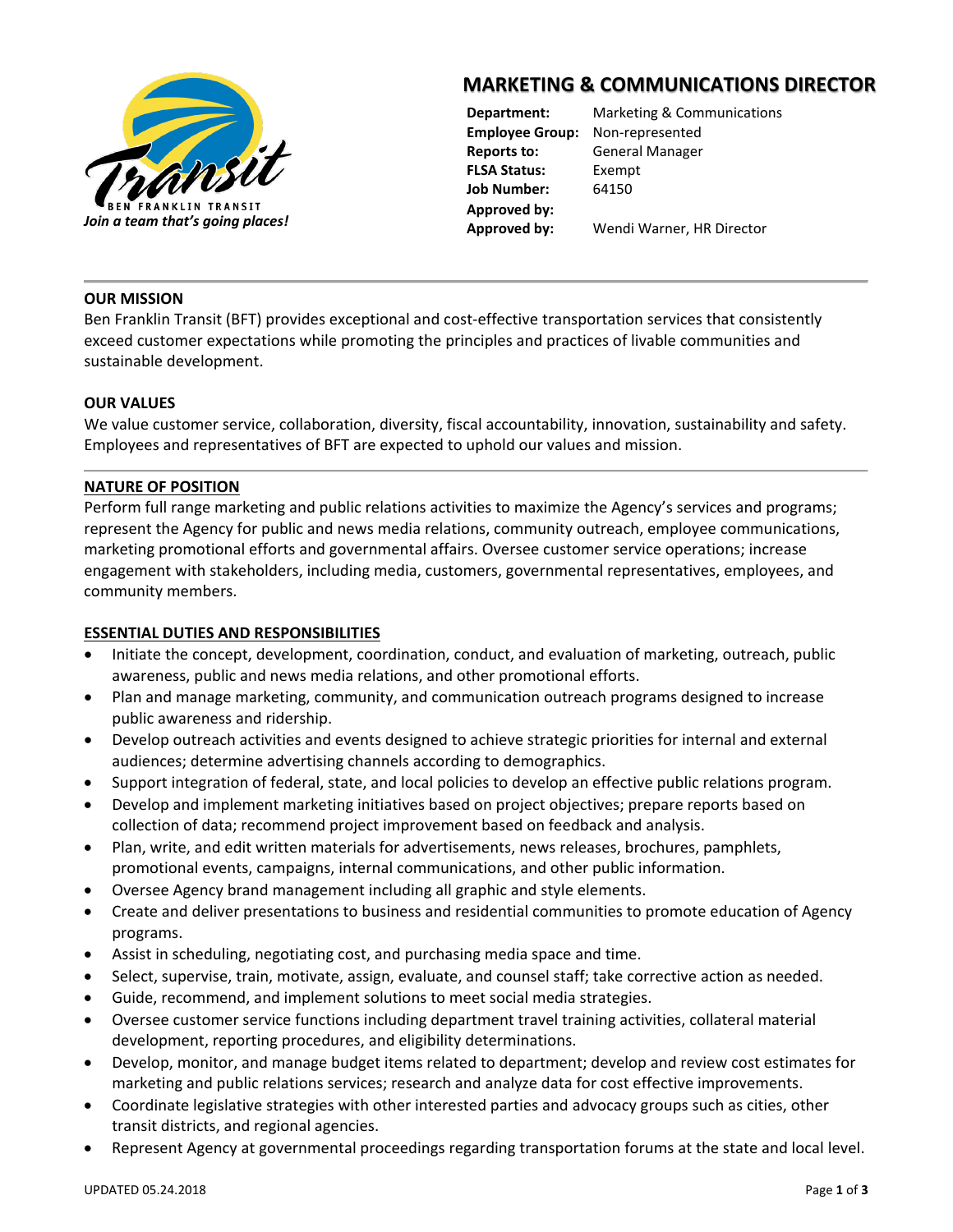- Negotiate marketing partnerships and sponsorships to leverage brand awareness.
- Work with and maintain confidential information.
- Demonstrate regular and punctual attendance.
- Other duties as assigned.

#### **KNOWLEDGE, SKILLS & ABILITIES**

- Principles, practices, and trends of public administration and intergovernmental relations.
- Principles, techniques, and methods of effective public communications, public relations, news media communications, and community outreach.
- Maintain knowledge of pertinent state and federal laws, proposed legislation and regulations related to areas of responsibility.
- Comprehend and apply principles of supervision, training, employee development motivation and effective correction.
- Analyze and interpret difficult policy and legislative issues and ensure accurate presentation.
- Utilize contemporary publication and presentation methods.
- Speak effectively before governmental and legislative bodies.
- Define challenges; develop, evaluate, recommend and implement "best course" alternatives.
- Communicate ideas and concepts effectively through presentations to small and large audiences.
- Focus on mission and strategic goals while responding quickly to changing internal and external influences.
- Prepare and manage departmental budgets.
- Establish and maintain cooperative working relationships with the public and media relations.
- Reason logically; be creative and take initiative.
- Demonstrate success with the power to influence, negotiate, and resolve conflict.
- Learn new technologies, policies, procedures and guidelines established by professional organizations and/or governing agencies.
- Utilize office equipment and other relevant technology (software and systems) to meet business needs.
- Understand, follow, and communicate clearly and concisely, both orally and in writing.
- Work as a team member and independently; effectively apply organizational and time management skills; meet deadlines and comply with Agency policies.
- Exercise sound judgment in making decisions.
- Focus on tasks and recall details; handle frequent interruptions.

## **OTHER CHARACTERISTICS**

- Collaboration: Shares time and knowledge with others; adjusts priorities as circumstances dictate; follows through on commitments, accepts responsibility for actions, resolves interpersonal conflicts constructively.
- Diversity: Demonstrates an awareness and respect of cultural and individual values. Treats all people with dignity, courtesy and respect.
- Fiscal Accountability: Actively contributes to the productivity of the agency; demonstrates good stewardship of company time and resources; displays high standards of ethical conduct.
- Customer Service: Anticipates the needs of internal and external customers; delivers quality work products and services within expected timeframes. Considers and responds appropriately to people in various situations.
- Innovation: Considers new approaches to situations; encourages ideas and improvements.
- Sustainability: Actively encourages environmental benefits and the conservation of natural resources.
- Safety: Adheres to safety related laws, regulations, standards, and practices; performs work in a safe manner; encourages and supports others to be safe while at work.